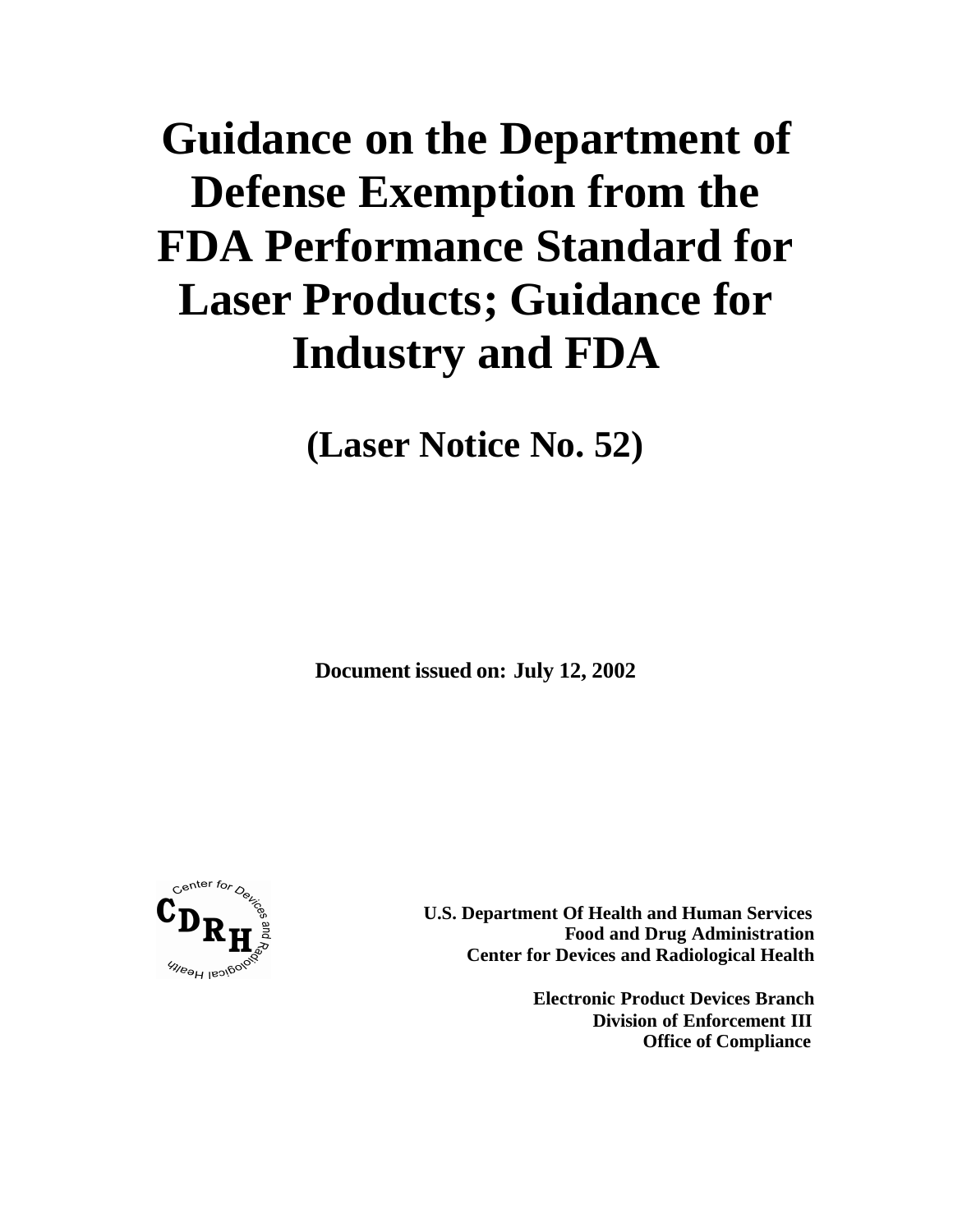## **Preface**

### **Public Comment**

Comments and suggestions may be submitted at any time for Agency consideration to Dockets Management Branch, Division of Management Systems and Policy, Office of Human Resources and Management Services, Food and Drug Administration, 5630 Fishers Lane, Room 1061, (HFA-305), Rockville, MD, 20852. When submitting comments, please refer to the exact title of this guidance document. Comments may not be acted upon by the Agency until the document is next revised or updated.

For questions regarding the use or interpretation of this guidance contact Jerome E. Dennis at 301-796-5710, or by electronic mail at mailto:jxd@cdrh.fda.gov.

### **Additional Copies**

Additional copies are available from the Internet at:

http://www.fda.gov/cdrh/comp/guidance/1412.html. You may also send an e-mail request to dsmica@fda.hhs.gov to receive an electronic copy of the guidance or send a fax request to 301-847-8149 to receive a hard copy. Please use the document number (1412) to identify the guidance you are requesting.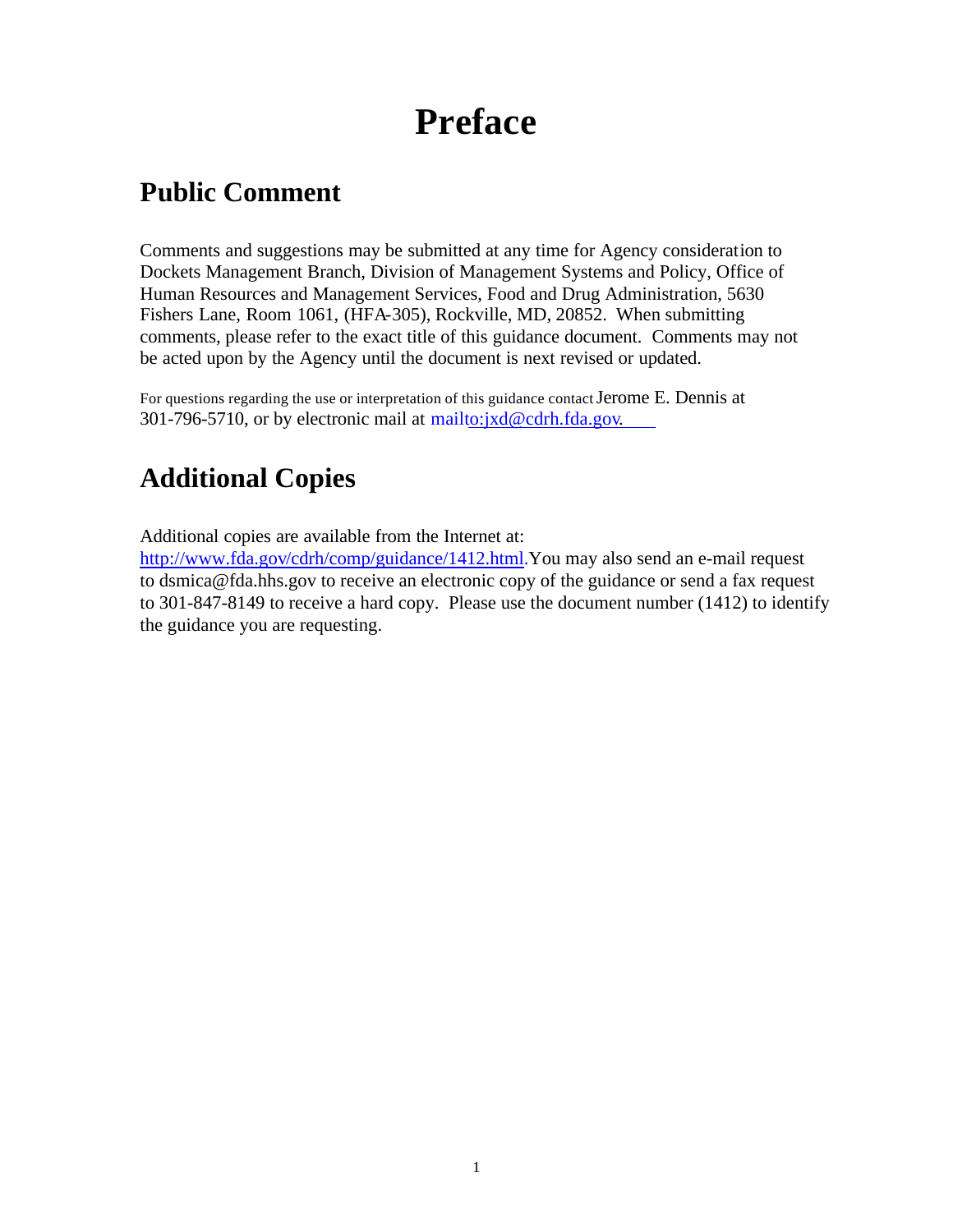## **Guidance on the Department of Defense Exemption from the FDA Performance Standard for Laser Products (Laser Notice No. 52)**

*This document is intended to provide guidance. It represents the Agency's current thinking on this topic. It does not create or confer any rights for or on any person and does not operate to bind the Food and Drug Administration (FDA) or the public. An alternative approach may be used if such approach satisfies the requirements of the applicable statute and regulations.* 

#### **Purpose**

This guidance clarifies and updates the conditions of FDA exemption no. 76EL-01DOD granted in 1976 to the U.S. Department of Defense (DoD) for laser products procured for combat or combat training or that are classified for reasons of national security. This guidance supplements Laser Notice Nos. 9 and 15 and identifies the current resources in the military services for the administration of this exemption.

#### **Issue**

The U.S. Department of Defense established a joint services group, the Laser Systems Safety Working Group (LSSWG), to coordinate laser safety issues within the DoD. The LSSWG requested FDA to reissue its earlier guidance to industry on the subject of the DoD exemption. The LSSWG request was based on a concern that laser products not in compliance with the FDA standard are offered to various DoD purchasing authorities and procured without appropriate control measures implemented to assure the safest possible use.

#### **Background**

Laser products sold in or imported into the United States must comply with the Federal Performance Standard for Laser Products issued by the Food and Drug Administration (FDA), Center for Devices and Radiological Health (CDRH), in Title 21, Code of Federal Regulations, Subchapter J, Parts  $\frac{1040.10}{10}$  and  $\frac{1040.11}{10}$ . The Federal Laser Standards require laser products to incorporate certain safety features, which may include warning lights, warning labels, and housing interlocks.

In 1976, the FDA Commissioner allowed the Department of Defense (DoD) or its components to exempt certain military laser products from the provisions of the Federal Laser Standard and associated reporting and recordkeeping requirements. This exemption applies to DoD lasers used for actual combat or combat training or those

<sup>&</sup>lt;sup>1</sup> See 21 CFR 1040.10 (a) for details on the applicability of the FDA standard and exceptions from applicability.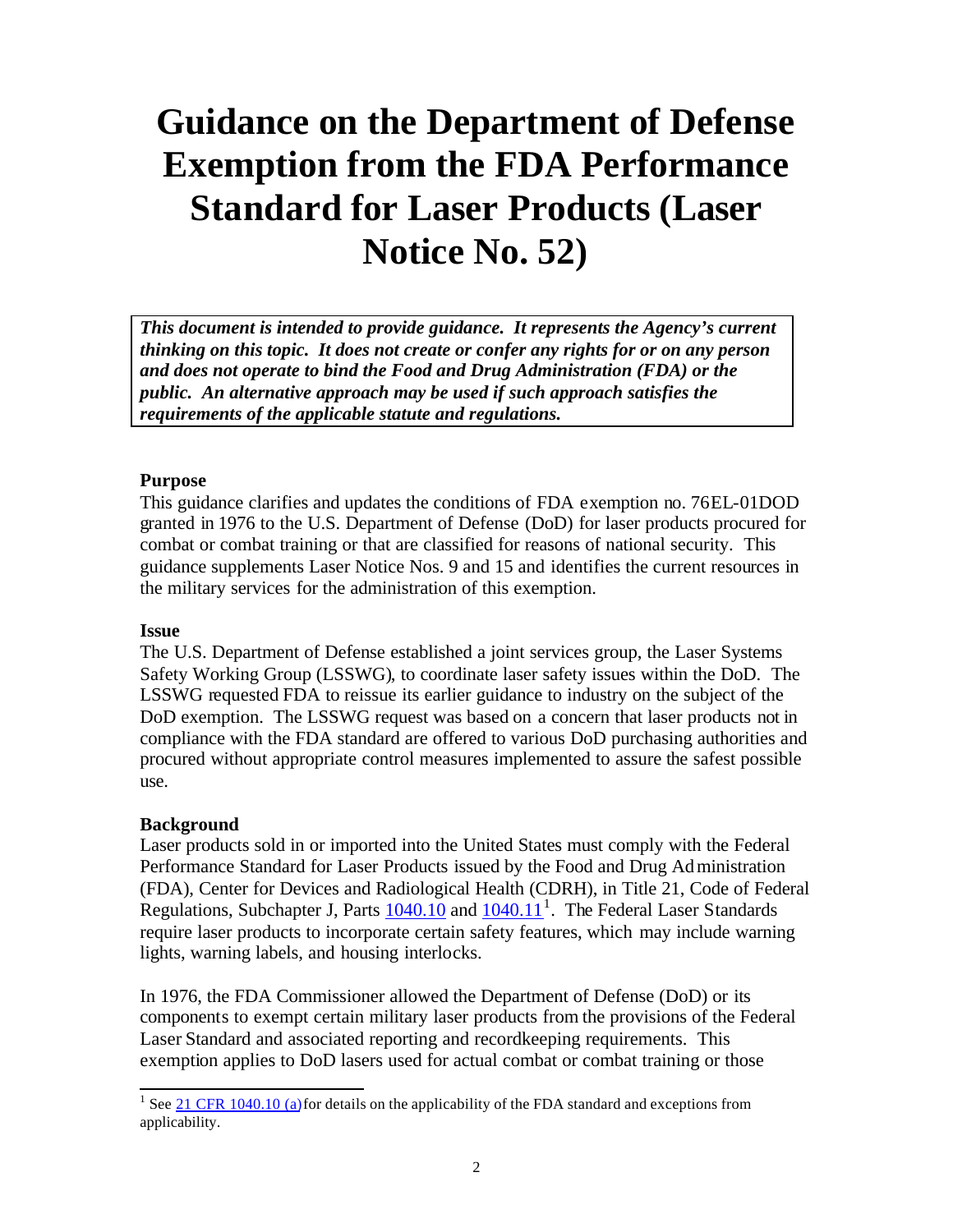classified in the interest of national security. The exemption was granted with the following provisions:

- Laser product specifications must include, to the extent practicable, the safety features required by the FDA standard;
- Laser product specifications will be supplemented with safety controls specified by DoD; and
- DoD exempted laser products will be clearly identified through labeling.

An example of how the DoD exemption may be applied is to exempt a military laser product from the FDA requirements for laser radiation emission indicators and warning labels. These visible or audible emission indicators and brightly-colored labeling are inappropriate for products intended for use in a combat environment where camouflage and concealment are necessary.

#### **The Least Burdensome Approach**

The issues identified in this guidance document represent those we believe need to be addressed before your product can be marketed. In developing the guidance, we carefully considered the relevant statutory criteria for Agency decision-making. We also considered the burden that may be incurred in your attempt to comply with the guidance and address the issues we have identified. We believe that we have considered the least burdensome approach to resolving the issues presented in the guidance document. If, however, you believe that there is a less burdensome way to address the issues, you should follow the procedures outlined in the "A Suggested Approach to Resolving Least Burdensome Issues" document. It is available on our Center web page at: http://www.fda.gov/cdrh/modact/leastburdensome.html.

#### **Guidance**

The manufacturer must obtain an exemption letter from an authorized DoD procuring agency to allow the use of the DoD exemption for a specific product. The manufacturer must obtain the DoD exemption letter prior to sale and retain it for subsequent sales to any DoD agency. Any subsequent modification to a "military exempt" laser product by the manufacturer requires a new DoD exemption letter. The DoD exemption letter may specify a number of units, an armed service, and/or a period of time.

A manufacturer violates Federal law if it sells a laser system not in compliance with the FDA standard to the DoD or falsely labels a laser product as exempt without a written DoD exemption letter. Several laser system manufacturers market laser products that are labeled as "military exempt." Many of these systems lack written documentation of DoD exemption. An appropriate DoD laser safety representative must evaluate all "military exempt" laser products to determine compliance with relevant military or Federal requirements. Manufacturers of "military exempt" laser products should not assume the DoD exemption applies to its product unless DoD provides an exemption letter.

Once the DoD exemption is applied to a specific laser system, the system cannot be sold, surplused, or distributed to organizations outside the DoD, unless the laser system is